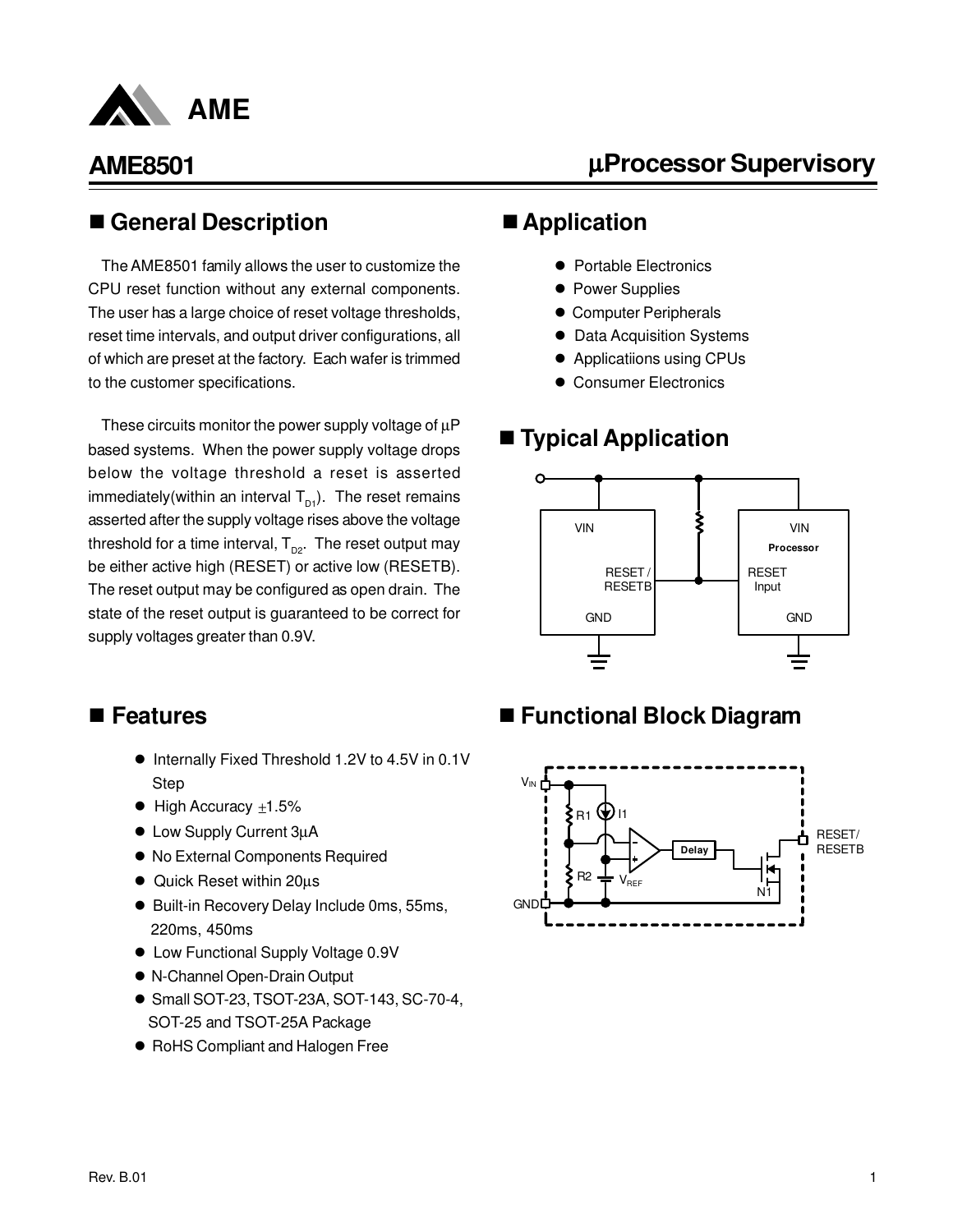

# µ**Processor Supervisory**

### ■ Pin Configuration





#### **AME8501-AETxxxxxx** 1. GND 2. RESET/RESETB

- 
- 3. IN
- **\* Die Attach: Non-Conductive Epoxy**





# **AME8501-BETxxxxxx**

- 1. RESET/RESETB
- 2. GND
- 3. IN
- **\* Die Attach: Non-Conductive Epoxy**

**SOT-23/TSOT-23A Top View**



| AME8501-CETxxxxxx |
|-------------------|
| 1. RESET/RESETB   |
| ווח ה             |

- 2. IN
- 3. GND
- **\* Die Attach: Conductive Epoxy**



#### 4 3 Ш в **AME8501** ٠  $\overline{1}$  2

#### **AME8501-A4Uxxxxx**

- 1. GND
- 2. RESET/RESETB
- 3. NC
- 4. IN

**\* Die Attach: Conductive Epoxy**

**SC-70-4 Top View**



#### **AME8501-AIUxxxxx**

- 1. GND
- 2. RESET/RESETB
- 3. NC
- 4. IN

**\* Die Attach: Non-Conductive Epoxy**





#### **AME8501-AEVxxxxxx**

- 1. RESET/RESETB
- 2. IN
- 3. GND
- 4. NC
- 5. NC

**\* Die Attach: Non-Conductive Epoxy**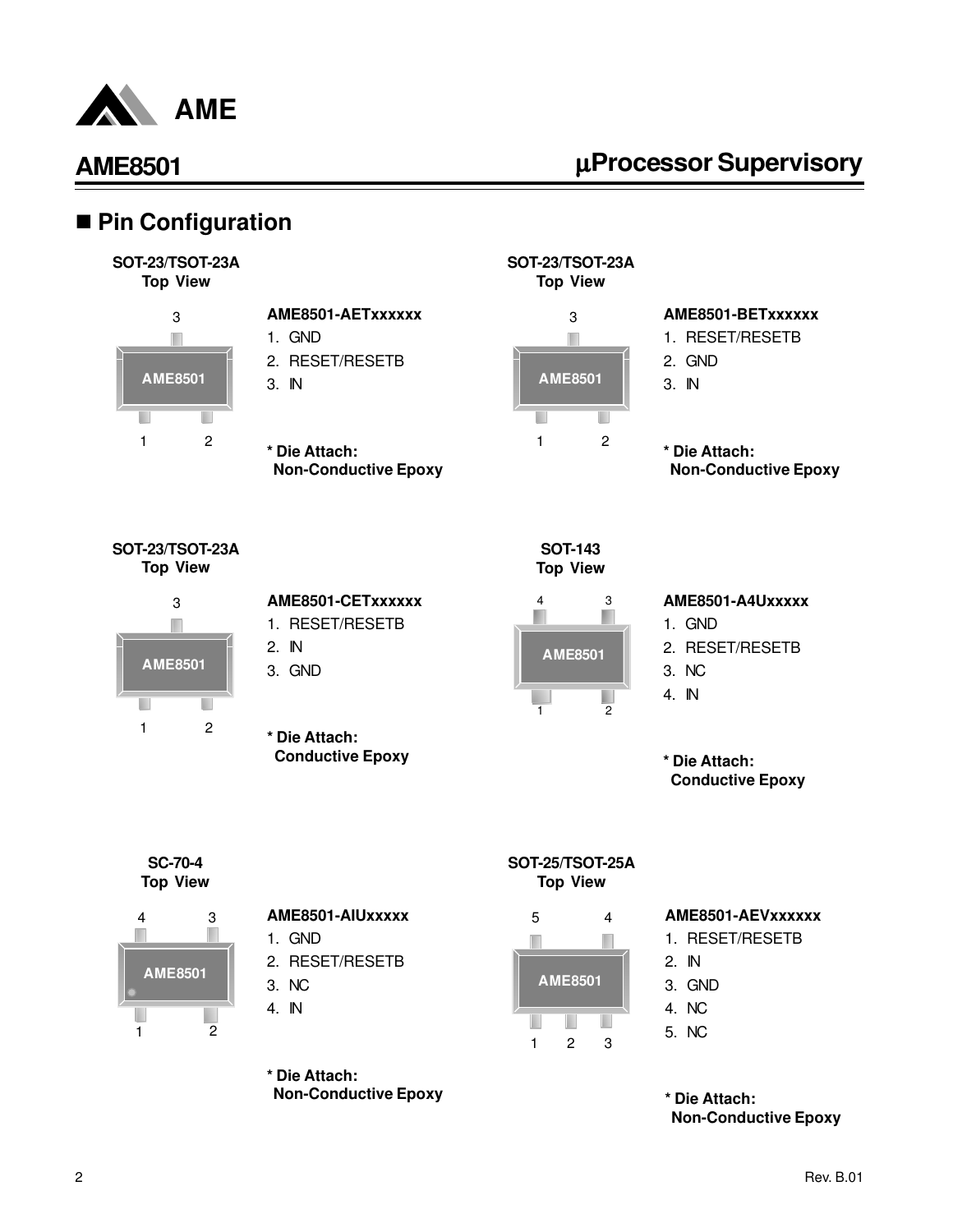

# µ**Processor Supervisory**

# n **Pin Description**

|     |                            |     | Pin No.        |                |                 |                         |                                                                                                                                                                                                                                         |
|-----|----------------------------|-----|----------------|----------------|-----------------|-------------------------|-----------------------------------------------------------------------------------------------------------------------------------------------------------------------------------------------------------------------------------------|
|     | SOT-23/<br><b>TSOT-23A</b> |     | <b>SOT-143</b> | <b>SC-70-4</b> | SOT-25 /        | <b>Pin Name</b>         | <b>Pin Description</b>                                                                                                                                                                                                                  |
| A   | B                          | C   |                |                | <b>TSOT-25A</b> |                         |                                                                                                                                                                                                                                         |
|     | 2                          | 3   |                |                | 3               | <b>GND</b>              | Ground.                                                                                                                                                                                                                                 |
| 2   |                            |     | $\overline{2}$ | $\overline{2}$ |                 | RESET/<br><b>RESETB</b> | This pin can be ordered as RESET or<br>RESETB. Reset is active high.<br>RESETB is active low. It is also available<br>with an open-drain.                                                                                               |
| 3   | 3                          | 2   | 4              | 4              | $\overline{2}$  | IN                      | Positive power supply. A reset is asserted<br>after this voltage drops below a<br>predetermined level. After V <sub>IN</sub> rises above<br>that level the reset output remains asserted<br>until the end of the reset timeout periold. |
| N/A | N/A                        | N/A | 3              | 3              | 4, 5            | NC.                     | No connection. Not internally connected.<br>Can left floating or connected to GND.                                                                                                                                                      |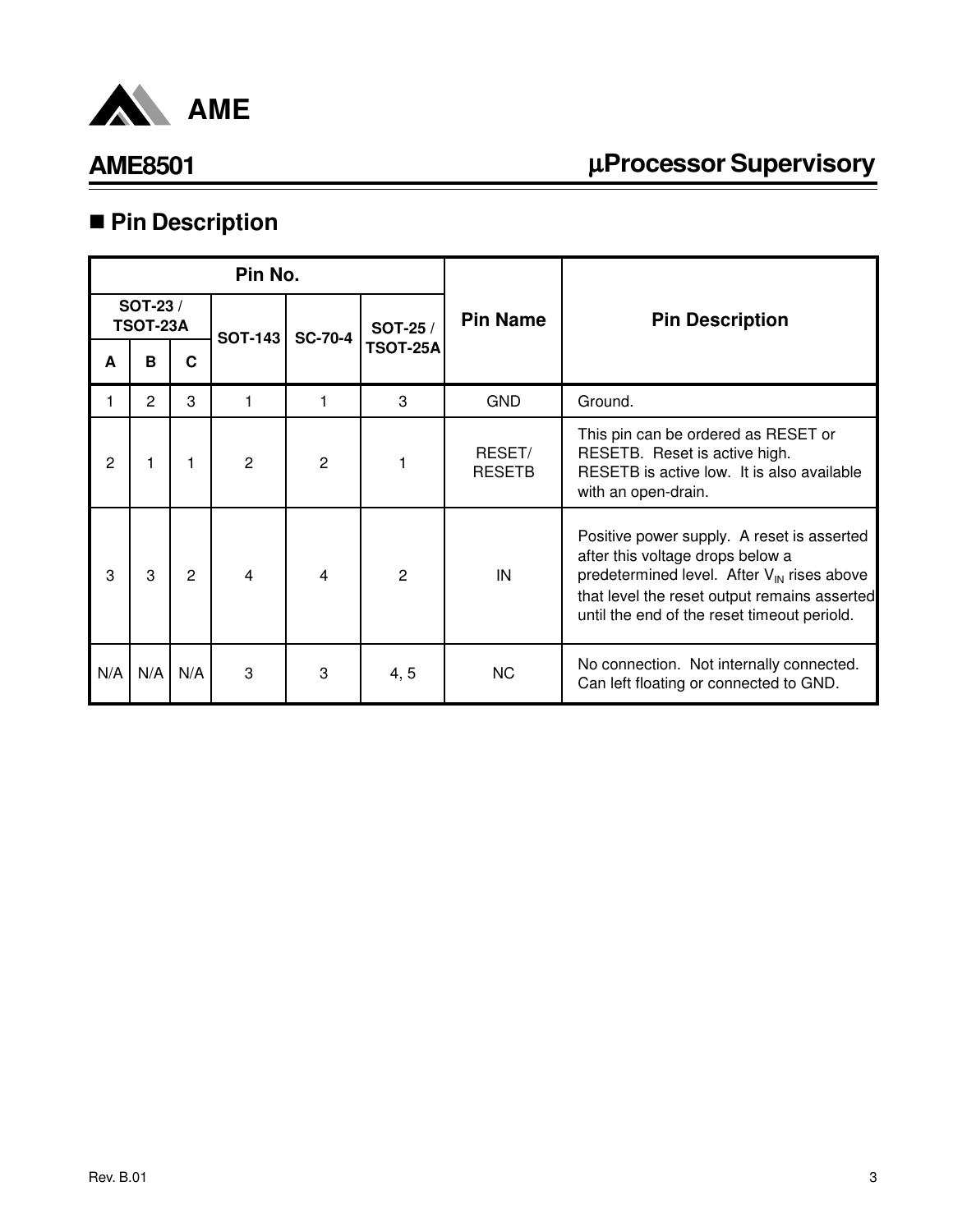

### ■ Ordering Information

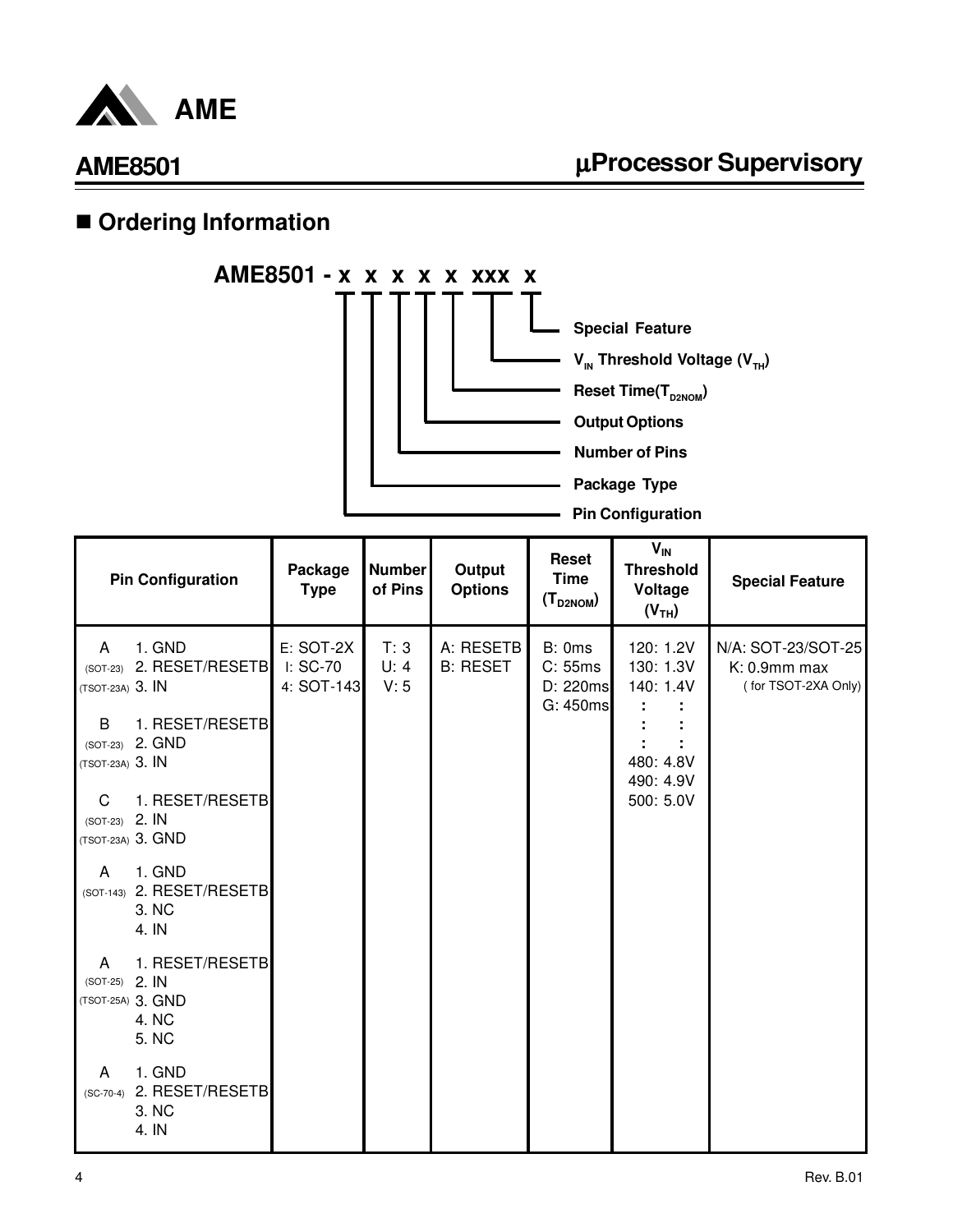# µ**Processor Supervisory**

# n **Absolute Maximum Ratings**

| <b>Parameter</b>               |            | <b>Maximum</b> | <b>Unit</b> |
|--------------------------------|------------|----------------|-------------|
| <b>Supply Voltage</b>          |            | 6              |             |
| Input Current, V <sub>IN</sub> |            | 20             | mA          |
| Output Current, RESET, RESETB  |            | 20             | mA          |
| <b>ESD Classification</b>      | <b>HBM</b> | 0              | kV          |
|                                | МM         | 200            |             |

# ■ Recommended Operating Conditions

| <b>Parameter</b>                 | Symbol           | Rating          | Unit         |
|----------------------------------|------------------|-----------------|--------------|
| Junction Temperature Range       |                  | $-40$ to $+125$ |              |
| <b>Ambient Temperature Range</b> |                  | $-40$ to $+85$  | $^{\circ}$ C |
| Storage Temperature Range        | <sup>I</sup> STG | $-65$ to $+150$ |              |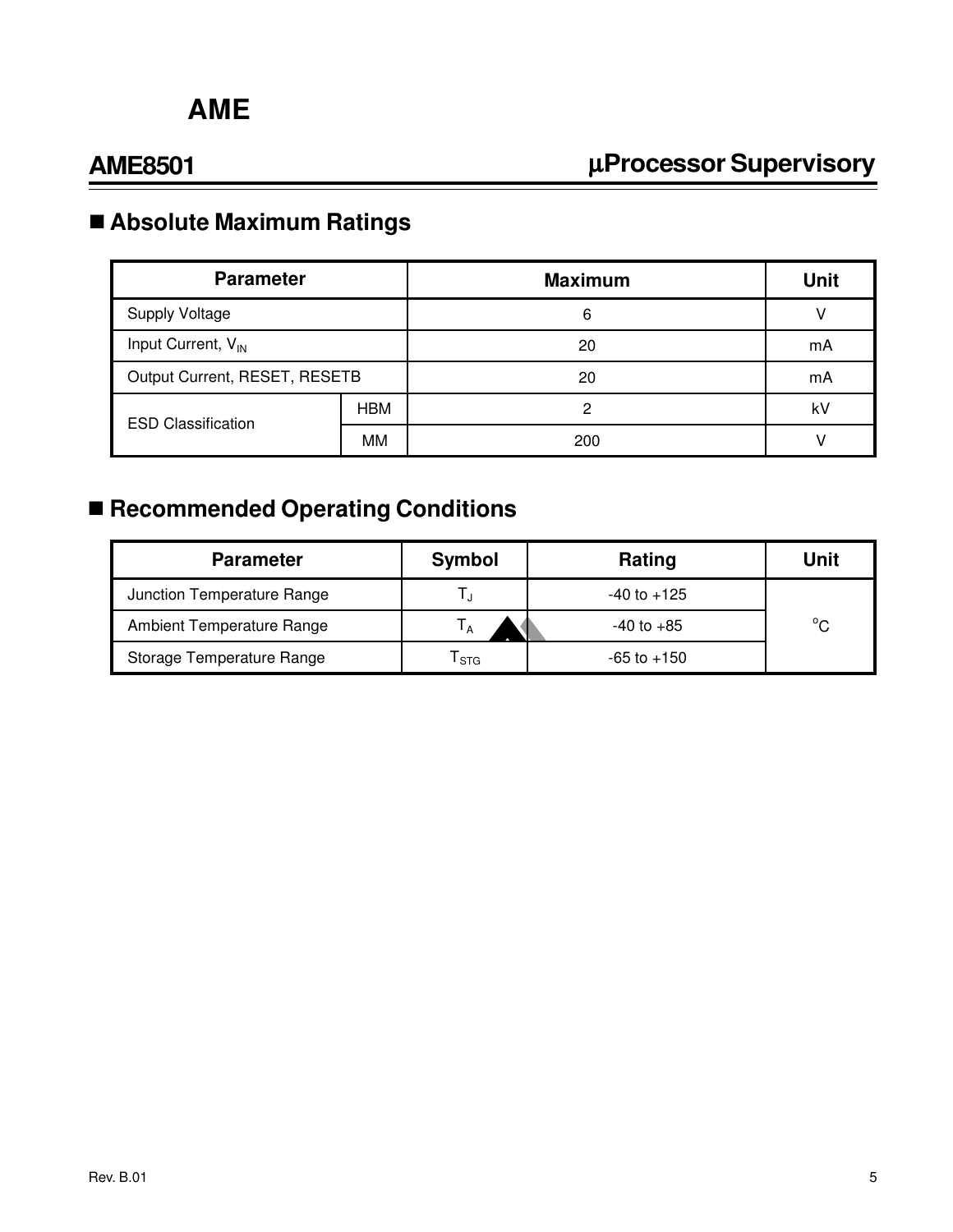

# µ**Processor Supervisory**

# n **Thermal Information**

| <b>Parameter</b>                                   | Package                        | <b>Die Attach</b>       | <b>Symbol</b>                       | <b>Maximum</b> | <b>Unit</b>      |
|----------------------------------------------------|--------------------------------|-------------------------|-------------------------------------|----------------|------------------|
|                                                    | <b>SOT-23</b><br>TSOT-23A      | <b>Conductive Epoxy</b> |                                     | 81             |                  |
|                                                    | <b>SOT-143</b>                 |                         |                                     | 130            |                  |
| Thermal Resistance*<br>(Junction to Case)          | <b>SOT-23</b><br><b>SOT-25</b> |                         | $\boldsymbol{\theta}_\text{JC}$     | 140            | $^{\circ}$ C / W |
|                                                    | TSOT-23A<br>TSOT-25A           | Non-Conductive Epoxy    |                                     | 130            |                  |
|                                                    | SC-70-4                        |                         |                                     | 120            |                  |
|                                                    | <b>SOT-23</b>                  |                         |                                     | 260            |                  |
|                                                    | TSOT-23A                       | <b>Conductive Epoxy</b> | $\boldsymbol{\theta}_{\mathsf{JA}}$ | 230            | $^{\circ}$ C / W |
|                                                    | <b>SOT-143</b>                 |                         |                                     | 350            |                  |
| <b>Thermal Resistance</b><br>(Junction to Ambient) | <b>SOT-23</b><br><b>SOT-25</b> |                         |                                     | 280            |                  |
|                                                    | TSTO-23A<br>TSOT-25A           | Non-Conductive Epoxy    |                                     | 250            |                  |
|                                                    | SC-70-4                        |                         |                                     | 400            |                  |
|                                                    | <b>SOT-23</b>                  |                         |                                     | 400            |                  |
|                                                    | TSOT-23A                       | <b>Conductive Epoxy</b> |                                     | 455            |                  |
|                                                    | <b>SOT-143</b>                 |                         |                                     | 285            |                  |
| Internal Power Dissipation                         | <b>SOT-23</b><br><b>SOT-25</b> |                         | $P_D$                               | 400            | mW               |
|                                                    | TSTO-23A<br>TSOT-25A           | Non-Conductive Epoxy    |                                     | 400            |                  |
|                                                    | SC-70-4                        |                         |                                     | 300            |                  |
| Lead Temperature (soldering 10 sec)**              |                                |                         |                                     | 260            | $^{\circ}$ C     |

 $^*$  Measure  $\theta_{\text{JC}}$  on backside center of molding compound if IC has no tab.

\*\* MIL-STD-202G 210F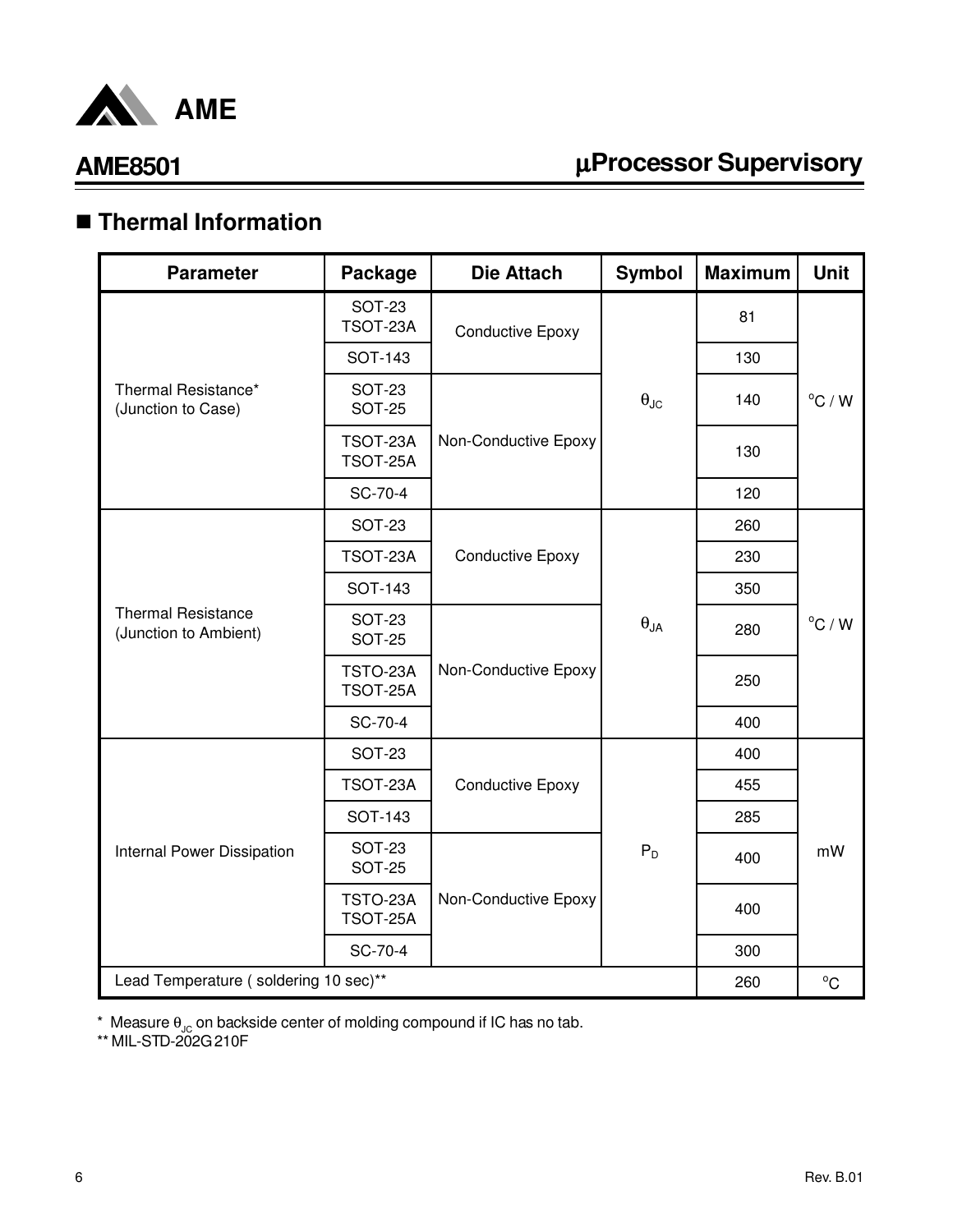

# n **Electrical Specifications**

 $T_{\rm A}$ =27°C, unless otherwise specified.

| <b>Parameter</b>                    |           | Symbol                   | <b>Test Condition</b>                                              | Min         | <b>Typ</b>            | <b>Max</b>  | <b>Units</b> |  |
|-------------------------------------|-----------|--------------------------|--------------------------------------------------------------------|-------------|-----------------------|-------------|--------------|--|
| Operating $V_{DD}(V_{OUT})$ Range   |           | $V_{DD}$                 | <b>RESET</b>                                                       | 0.9         |                       | 6           | $\vee$       |  |
|                                     |           |                          | <b>RESET</b>                                                       | 1.1         |                       | 6           |              |  |
| <b>Supply Current</b>               |           | $I_{DD}$                 | $V_{DD}$ =5V, T <sub>A</sub> =27 <sup>°</sup> C                    |             | 3                     | 8           | μA           |  |
| <b>Reset Threshold</b>              |           | V <sub>TH</sub>          | $T_A = 27^{\circ}C$                                                |             | 1.2 to 4.5            |             | V            |  |
| <b>Threshold Voltage Accuracy</b>   |           | $\Delta V$ <sub>TH</sub> | $T_A = 27^\circ C$                                                 | $-1.5$      |                       | 1.5         | $\%$         |  |
| V <sub>DD</sub> Drop to Reset Delay |           | $t_{\mathsf{RD}}$        | Drop= $VTH$ -125mV                                                 |             | 20                    |             | μs           |  |
|                                     | Version B |                          |                                                                    | $\mathbf 0$ | $\mathbf 0$           | $\mathbf 0$ |              |  |
| <b>Reset Active Time</b>            | Version C | $t_{\mathsf{RP}}$        | $V_{DD} \ge 1.02 \times V_{TH}$                                    | 35          | 55                    | 75          | ms           |  |
| Out Period                          | Version D |                          |                                                                    | 143         | 220                   | 297         |              |  |
|                                     | Version G |                          |                                                                    | 292         | 450                   | 608         |              |  |
|                                     |           |                          | $V_{DD} > V_{TH(MAX)}$ , $I_{SINK} = 3.5mA$ ,<br>$V_{TH} \geq 3V$  |             |                       | 0.4         |              |  |
| <b>RESET Output Voltage Low</b>     |           | $V_{OL}$                 | $V_{DD} > V_{TH(MAX)}$ , $I_{SINK} = 1.2mA$ ,<br>$V_{TH} \ge 1.8V$ |             |                       | 0.3         | v            |  |
|                                     |           |                          | $V_{DD} > V_{TH(MAX)}$ , $I_{SINK} = 0.5mA$ ,<br>$V_{TH} \ge 1.2V$ |             |                       | 0.3         |              |  |
|                                     |           |                          | $V_{DD}$ < $V_{TH(MIN)}$ , $I_{SINK}$ =3.5mA,<br>$V_{TH} \geq 3V$  |             |                       | 0.4         |              |  |
| <b>RESET Output Voltage Low</b>     |           | $V_{OL}$                 | $V_{DD}$ < $V_{TH(MIN)}$ , $I_{SINK}$ =1.2mA,<br>$V_{TH} \ge 1.8V$ |             |                       | 0.3         | $\vee$       |  |
|                                     |           |                          | $VTH(MIN) > VDD > 1V,$<br>$I_{SINK}=0.5mA$                         |             |                       | 0.3         |              |  |
| Hysteresis Width                    |           | <b>V<sub>HYS</sub></b>   |                                                                    |             | $0.01V$ <sub>TH</sub> |             | V            |  |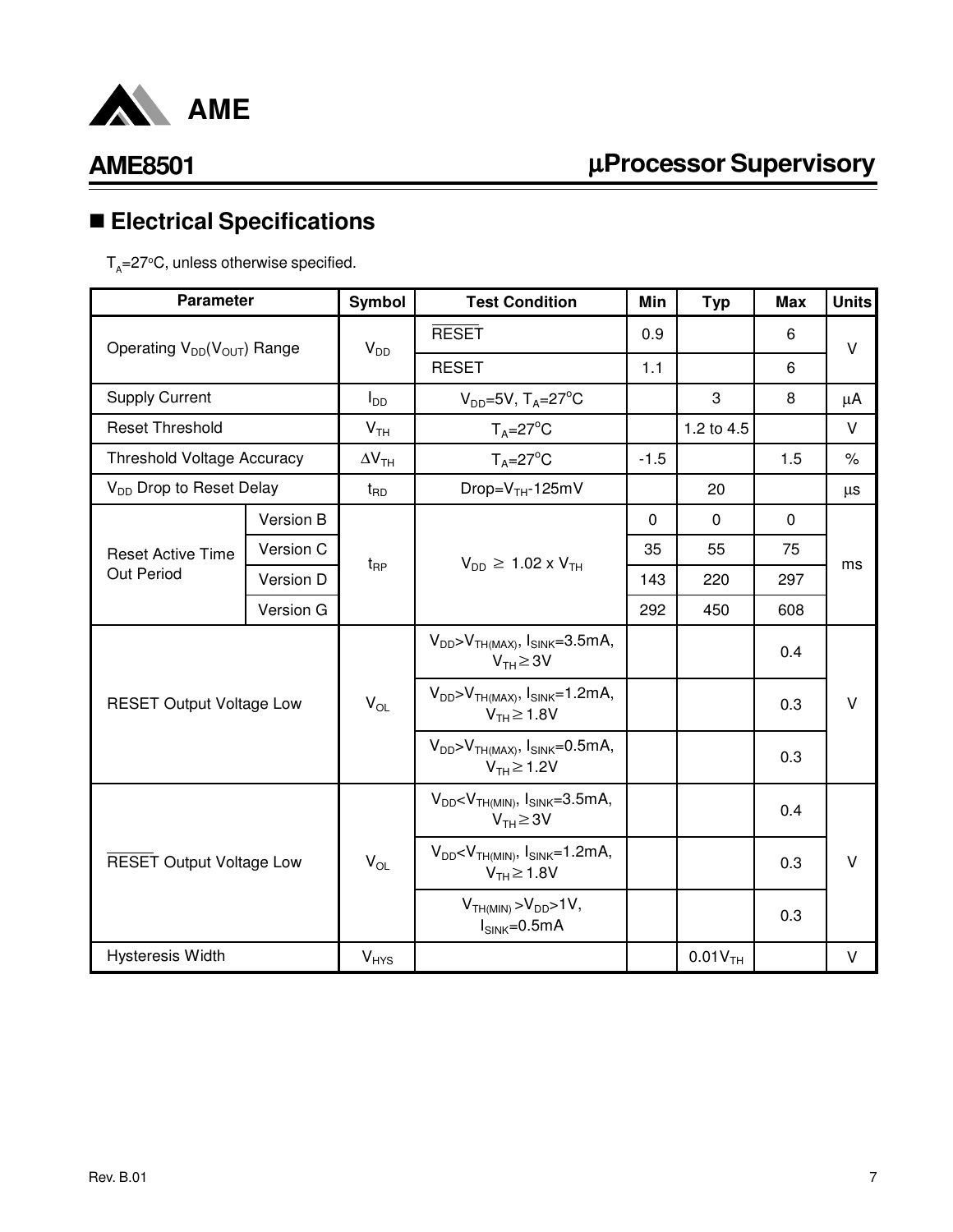

### ■ Characterization Curve



#### **Nch Driver Output Current vs VDS**



**Supply Current vs Input Voltage**



µ**Processor Supervisory**

**Output Voltage vs. Input Voltage**



#### **Nch Driver Output Current vs VDS**



#### **Supply Current vs Input Voltage**

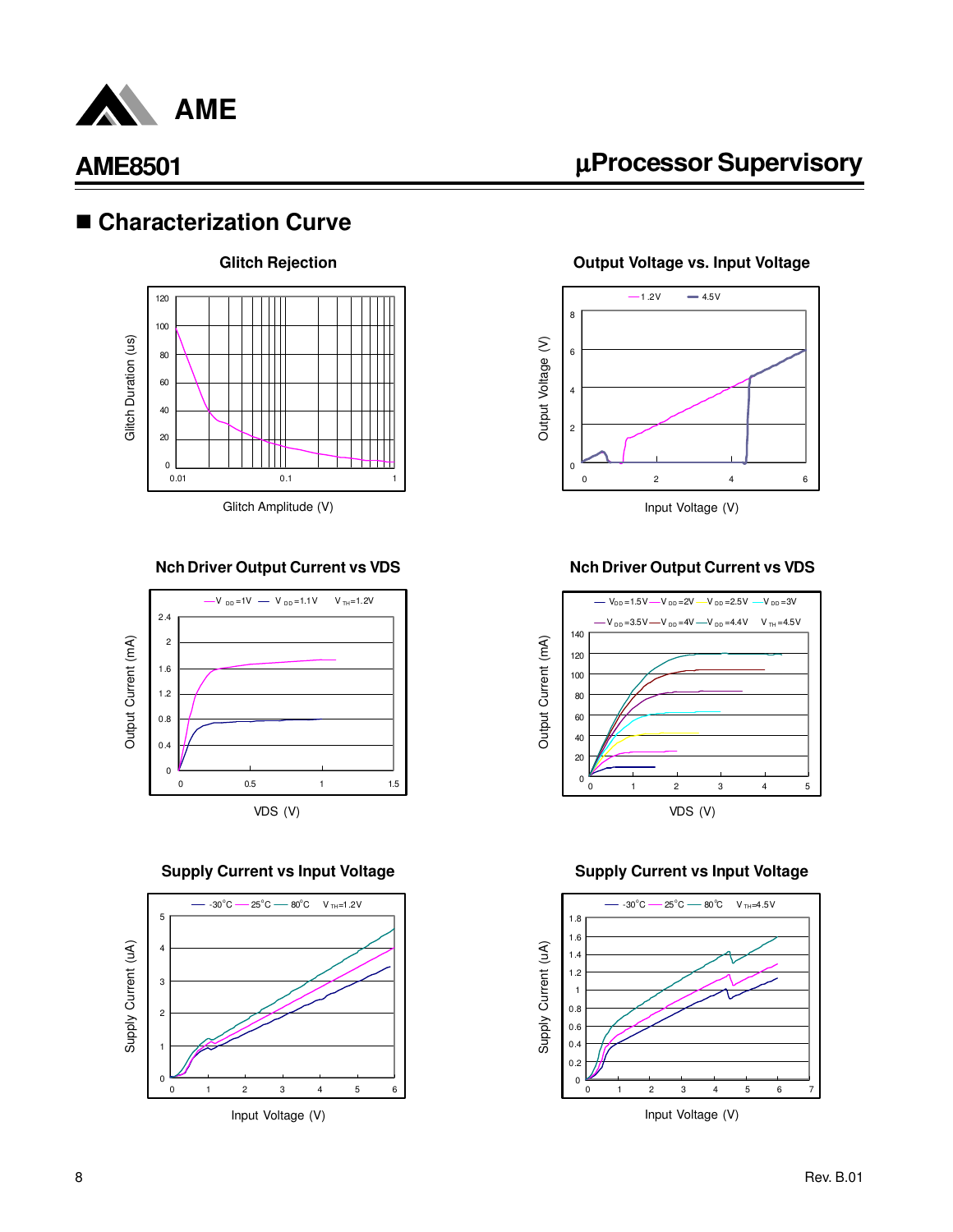

## ■ Characterization Curve (Contd.)

#### **Power-Down Reset vs. Temperature**



#### **Reset Threshold Derivation vs. Temperature**



#### **Power-Up Reset Time-Out vs. Temperature**



µ**Processor Supervisory**

#### **Power-Down Reset vs. Temperature**



**Nch Driver Sink Current vs.**



#### **Nch Driver Output Current vs VDS**

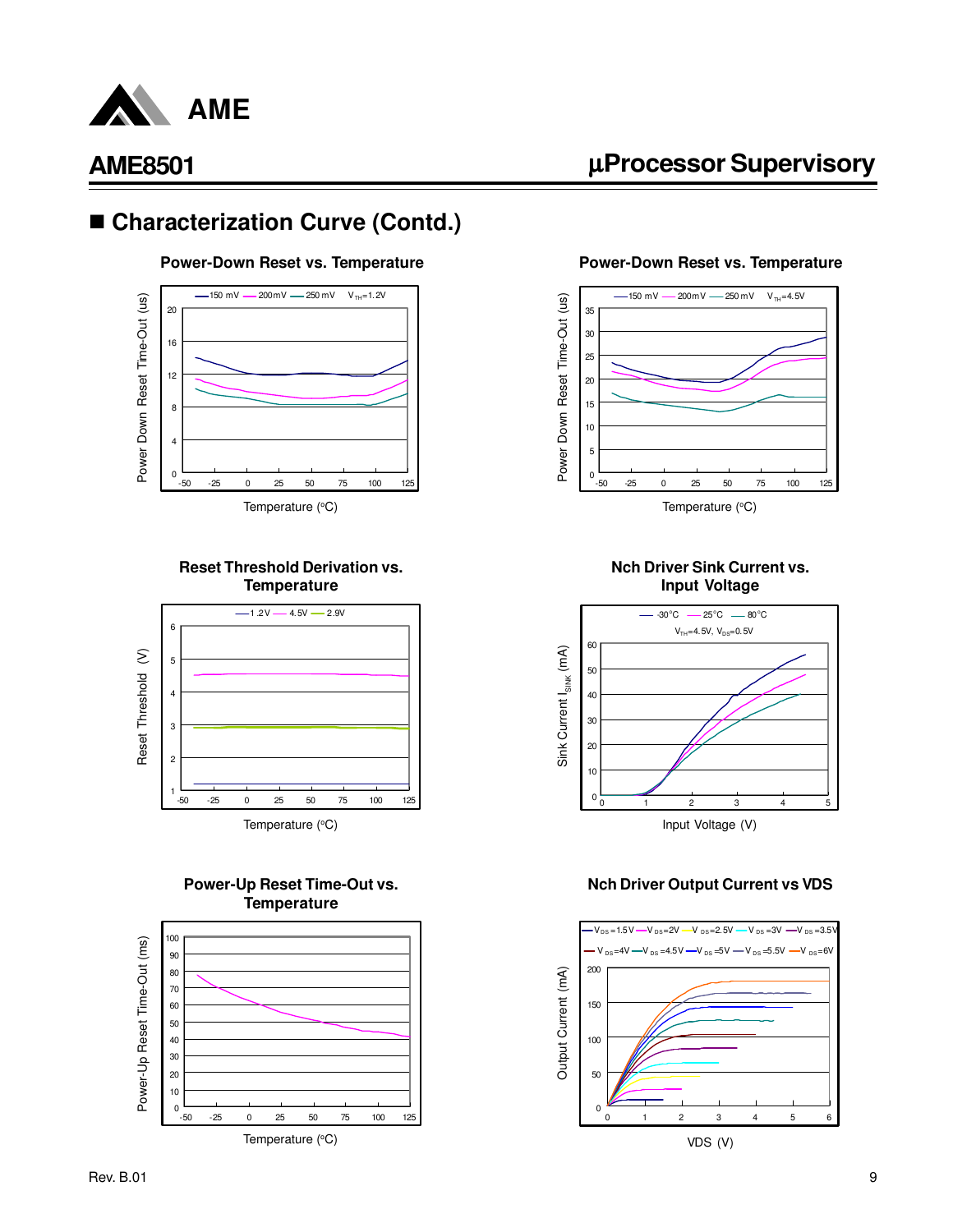

# µ**Processor Supervisory**

# ■ Characterization Curve (Contd.)

#### **Output Voltage vs. Input Voltage**





**Threshold Voltage vs. Temperature**

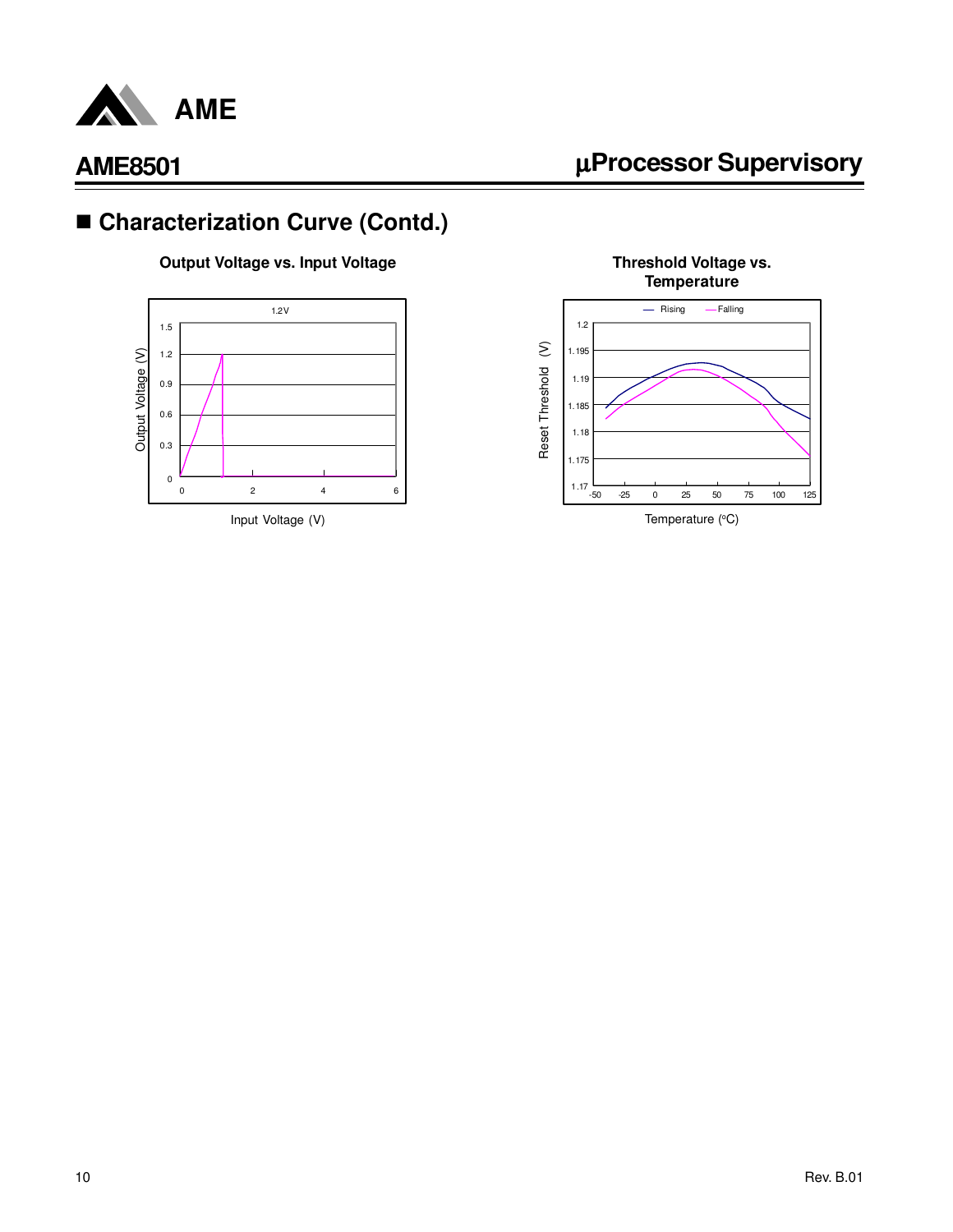

# n **Tape and Reel Dimension**

**SOT-23**



**Carrier Tape, Number of Components Per Reel and Reel Size**

| Package | <b>Carrier Width (W)</b> | Pitch (P)        | Pitch (P0)       | <b>Part Per Full Reel</b> | <b>Reel Size</b> |
|---------|--------------------------|------------------|------------------|---------------------------|------------------|
| SOT-23  | $8.0 \pm 0.1$ mm         | $4.0{\pm}0.1$ mm | $4.0{\pm}0.1$ mm | 3000pcs                   | $180±1$ mm       |

**TSOT-23-A**



**Carrier Tape, Number of Components Per Reel and Reel Size**

| Package  | <b>Carrier Width (W)</b> | Pitch (P)        | Pitch (P0)       | <b>Part Per Full Reel</b> | <b>Reel Size</b> |
|----------|--------------------------|------------------|------------------|---------------------------|------------------|
| TSOT-23A | $8.0 \pm 0.1$ mm         | $4.0 \pm 0.1$ mm | $4.0 \pm 0.1$ mm | 3000pcs                   | $180±1$ mm       |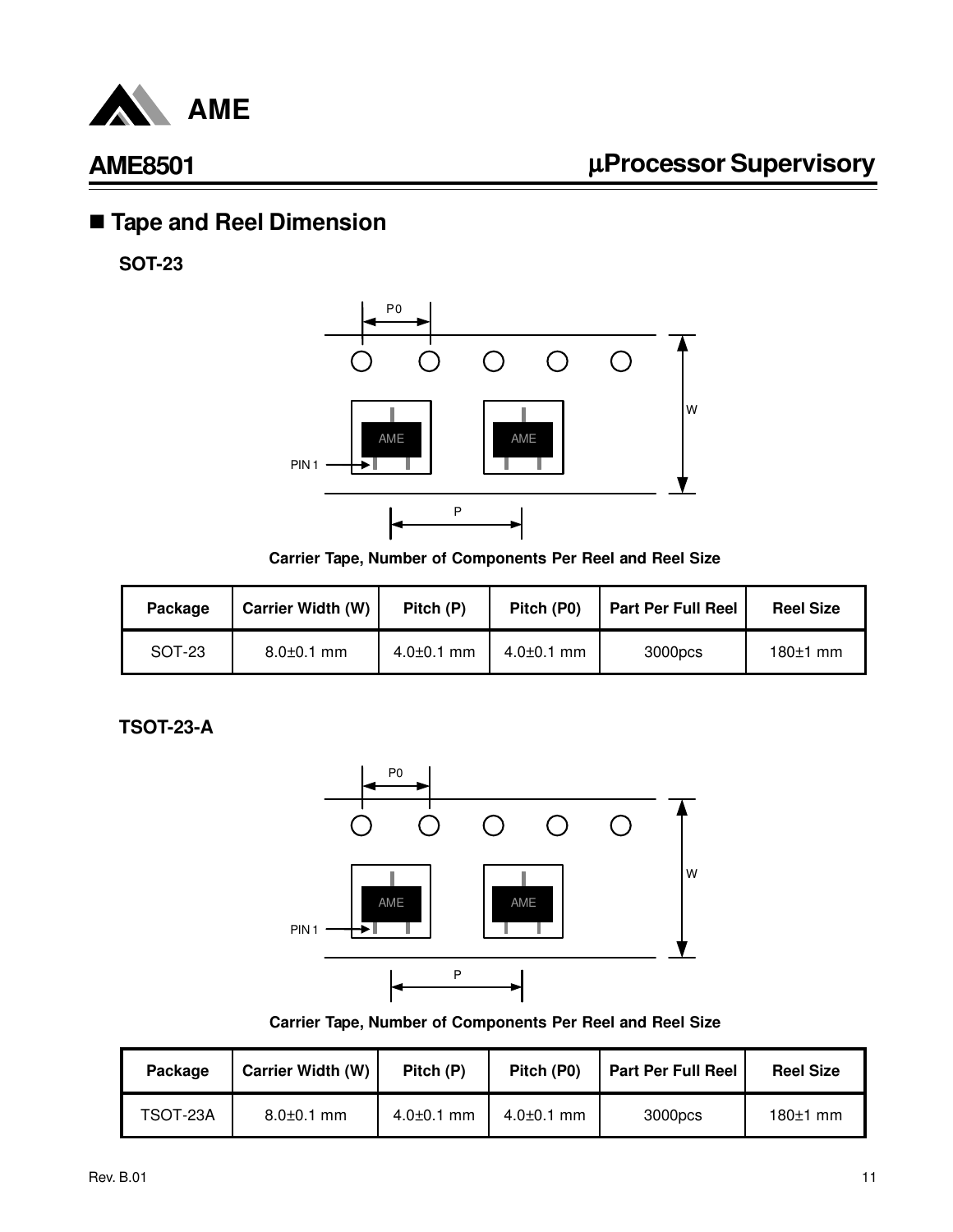

# ■ Tape and Reel Dimension (Contd.)

**SOT-143**



**Carrier Tape, Number of Components Per Reel and Reel Size**

| Package | <b>Carrier Width (W)</b> | Pitch (P)        | Pitch (P0)       | <b>Part Per Full Reel</b> | <b>Reel Size</b> |
|---------|--------------------------|------------------|------------------|---------------------------|------------------|
| SOT-143 | $8.0 \pm 0.1$ mm         | $4.0{\pm}0.1$ mm | $4.0{\pm}0.1$ mm | 3000pcs                   | $180±1$ mm       |

**SC-70-4**



**Carrier Tape, Number of Components Per Reel and Reel Size**

| Package | <b>Carrier Width (W)</b> | Pitch (P)        | Pitch (P0)       | <b>Part Per Full Reel</b> | <b>Reel Size</b> |
|---------|--------------------------|------------------|------------------|---------------------------|------------------|
| SC-70-4 | $8.0 \pm 0.1$ mm         | $4.0 \pm 0.1$ mm | $4.0{\pm}0.1$ mm | 3000pcs                   | $180±1$ mm       |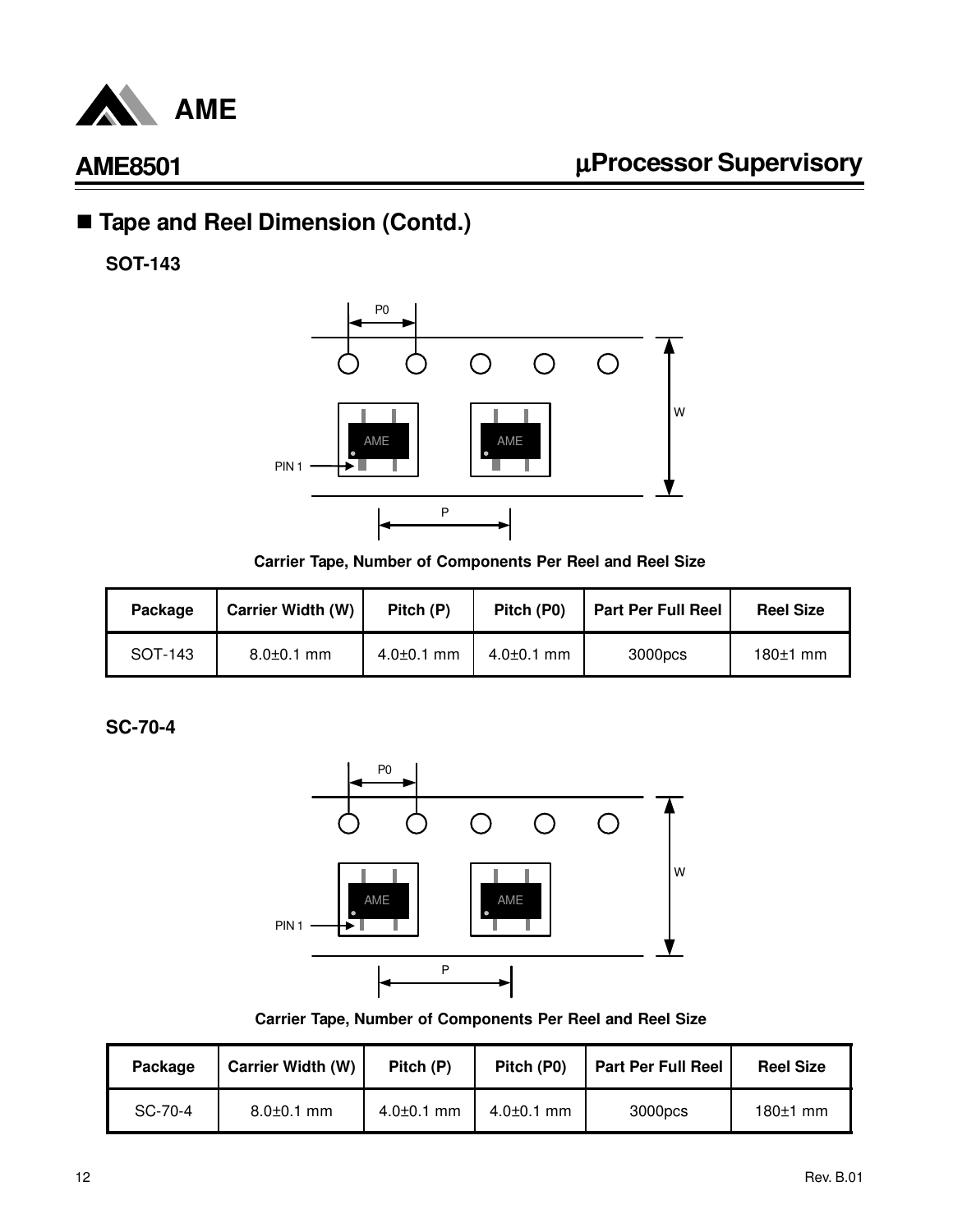

# ■ Tape and Reel Dimension (Contd.)

**SOT-25**



**Carrier Tape, Number of Components Per Reel and Reel Size**

| Package | <b>Carrier Width (W)</b> | Pitch (P)        | Pitch (P0)       | <b>Part Per Full Reel</b> | <b>Reel Size</b> |
|---------|--------------------------|------------------|------------------|---------------------------|------------------|
| SOT-25  | $8.0 \pm 0.1$ mm         | $4.0{\pm}0.1$ mm | $4.0{\pm}0.1$ mm | 3000pcs                   | $180±1$ mm       |

**TSOT-25A**



**Carrier Tape, Number of Components Per Reel and Reel Size**

| Package  | <b>Carrier Width (W)</b> | Pitch (P)        | Pitch (P0)       | <b>Part Per Full Reel</b> | <b>Reel Size</b> |
|----------|--------------------------|------------------|------------------|---------------------------|------------------|
| TSOT-25A | $8.0 \pm 0.1$ mm         | $4.0 \pm 0.1$ mm | $4.0{\pm}0.1$ mm | 3000pcs                   | $180±1$ mm       |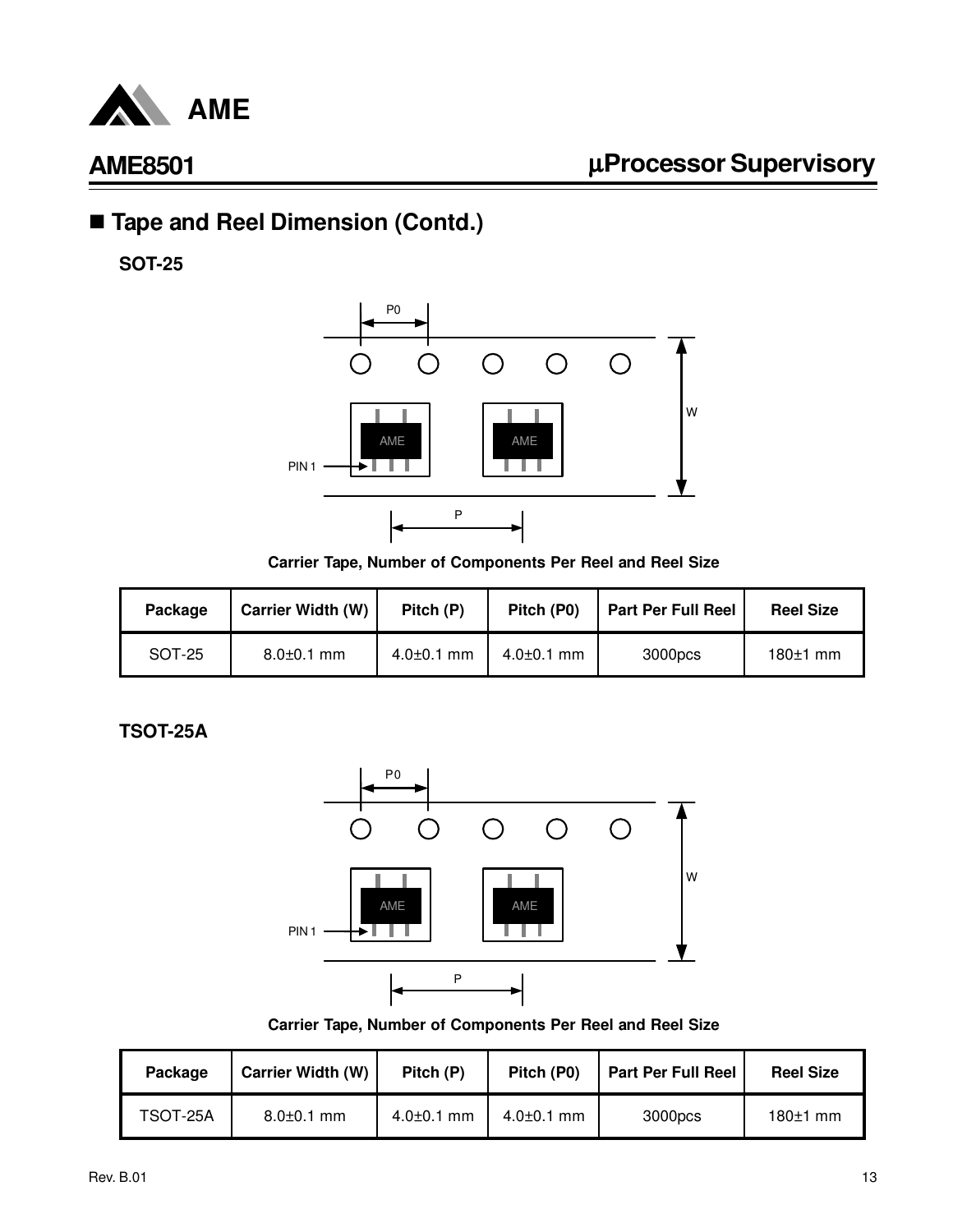

# µ**Processor Supervisory**

# n **Package Dimension**

#### **SOT-23**

**Top View Side View**





| <b>SYMBOLS</b> | <b>MILLIMETERS</b> |              | <b>INCHES</b> |              |
|----------------|--------------------|--------------|---------------|--------------|
|                | MIN                | MAX          | MIN           | MAX          |
| A              | 0.90               | 1.40         | 0.0354        | 0.0551       |
| A <sub>1</sub> | 0.00               | 0.15         | 0.0000        | 0.0059       |
| b              | 0.30               | 0.50         | 0.0118        | 0.0197       |
| D              | 2.70               | 3.10         | 0.1063        | 0.1220       |
| E              | 1.40               | 1.80         | 0.0551        | 0.0709       |
| е              | 1.90 BSC           |              |               | 0.0748 BSC   |
| H              | 2.40               | 3.00         | 0.0945        | 0.1181       |
| L              | 0.35BSC            |              |               | 0.0138 BSC   |
| θ1             | 0°                 | $10^{\circ}$ | $0^{\circ}$   | $10^{\circ}$ |



# n **Lead Pattern Drawing**



#### Note:

1. Lead pattern unit description:

- 2. Dimensions in Millimeters.
- 3. General tolerance  $\pm$  0.05mm unless otherwise specified.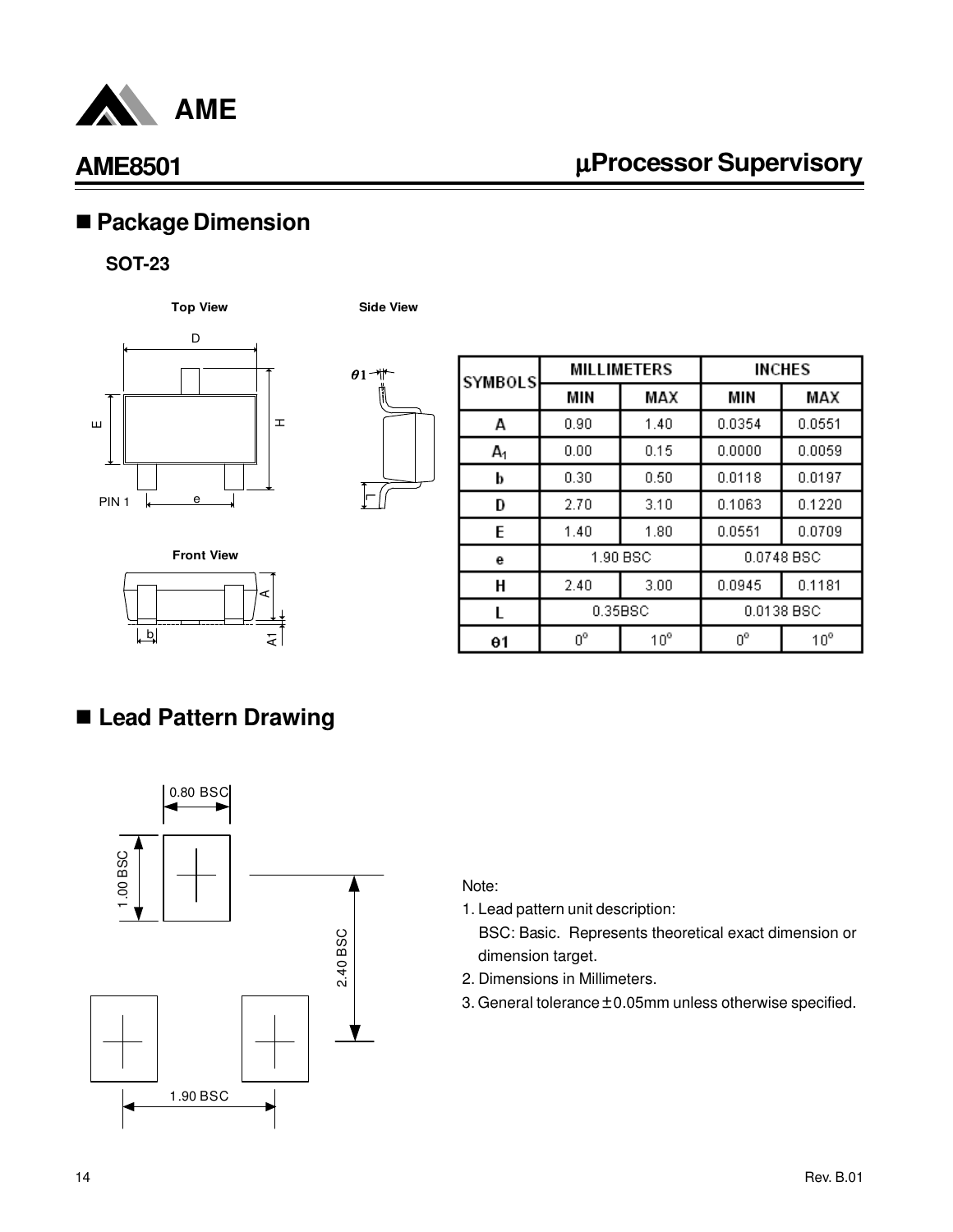

# µ**Processor Supervisory**

# ■ Package Dimension (Contd.)

**TSOT-23A**





θ

**SIDE VIEW**

| <b>SYMBOLS</b> | <b>MILLIMETERS</b> |             | <b>INCHES</b> |             |
|----------------|--------------------|-------------|---------------|-------------|
|                | <b>MIN</b>         | <b>MAX</b>  | <b>MIN</b>    | <b>MAX</b>  |
| A              | 0.700              | 0.900       | 0.028         | 0.035       |
| A1             | 0.000              | 0.100       | 0.000         | 0.004       |
| A2             | 0.700              | 0.800       | 0.028         | 0.031       |
| b              | 0.350              | 0.500       | 0.014         | 0.020       |
| c              | 0.080              | 0.200       | 0.003         | 0.008       |
| D              | 2.820              | 3.020       | 0.111         | 0.119       |
| Е              | 1.600              | 1.700       | 0.063         | 0.067       |
| E <sub>1</sub> | 2.650              | 2.950       | 0.104         | 0.116       |
| е              | 0.95 BSC           |             |               | 0.037 BSC   |
| e1             | 1.90 BSC           |             | 0.075 BSC     |             |
| L              | 0.300              | 0.600       | 0.012         | 0.024       |
| θ              | $0^{\circ}$        | $8^{\circ}$ | $0^{\circ}$   | $8^{\circ}$ |

## n **Lead Pattern Drawing**



#### Note:

1. Lead pattern unit description:

- 2. Dimensions in Millimeters.
- 3. General tolerance  $\pm$  0.05mm unless otherwise specified.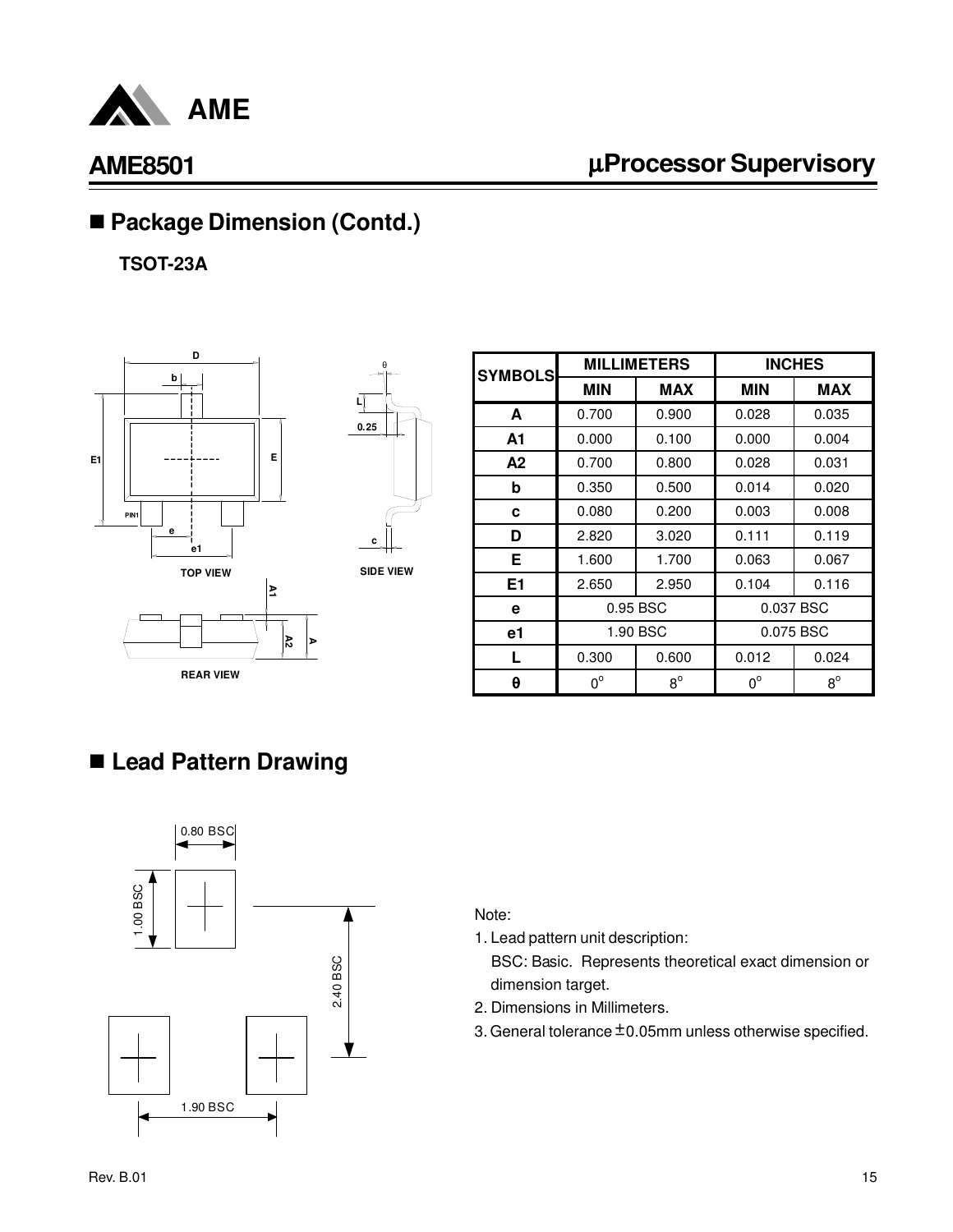

# µ**Processor Supervisory**

# ■ Package Dimension (Contd.)

**SOT-143**





**SIDE VIEW**



| <b>SYMBOLS</b> | <b>MILLIMETERS</b> |             | <b>INCHES</b> |             |
|----------------|--------------------|-------------|---------------|-------------|
|                | <b>MIN</b>         | <b>MAX</b>  | <b>MIN</b>    | <b>MAX</b>  |
| A              | 0.900              | 1.150       | 0.035         | 0.045       |
| A1             | 0.000              | 0.100       | 0.000         | 0.004       |
| A2             | 0.900              | 1.050       | 0.035         | 0.041       |
| b              | 0.300              | 0.500       | 0.012         | 0.020       |
| b1             | 0.750              | 0.900       | 0.030         | 0.035       |
| C              | 0.080              | 0.150       | 0.003         | 0.006       |
| D              | 2.800              | 3.000       | 0.110         | 0.118       |
| d              | 0.200 TYP          |             | 0.008 TYP     |             |
| Е              | 1.200              | 1.400       | 0.047         | 0.055       |
| E <sub>1</sub> | 2.250              | 2.550       | 0.089         | 0.100       |
| е              | 0.950 TYP          |             | 0.037 TYP     |             |
| e1             | 1.800              | 2.000       | 0.071         | 0.079       |
| L              | 0.550 REF.         |             | 0.022 REF     |             |
| L1             | 0.300              | 0.500       | 0.012         | 0.020       |
| θ              | $0^{\circ}$        | $8^{\circ}$ | $0^{\circ}$   | $8^{\circ}$ |

## n **Lead Pattern Drawing**



#### Note:

- 1. Lead pattern unit description:
- BSC: Basic. Represents theoretical exact dimension or dimension target.
- 2. Dimensions in Millimeters.
- 3. General tolerance 0.05mm unless otherwise specified.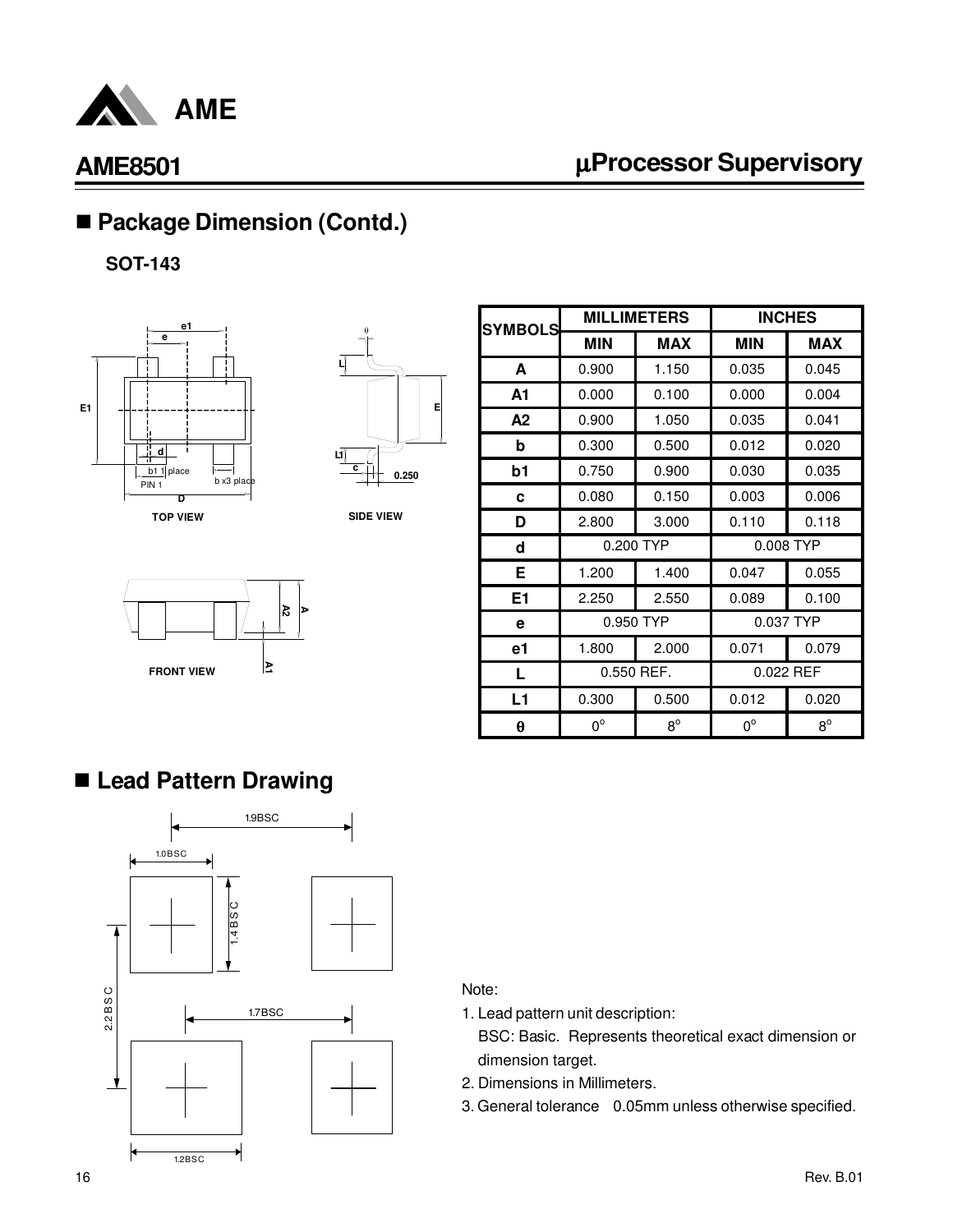

# µ**Processor Supervisory**

# ■ Package Dimension (Contd.)

**SC-70-4**





**SIDE VIEW**



| <b>SYMBOLS</b> | <b>MILLIMETERS</b> |             | <b>INCHES</b> |             |
|----------------|--------------------|-------------|---------------|-------------|
|                | <b>MIN</b>         | <b>MAX</b>  | <b>MIN</b>    | <b>MAX</b>  |
| A              | 0.900              | 1.100       | 0.035         | 0.043       |
| A1             | 0.000              | 0.100       | 0.000         | 0.004       |
| A2             | 0.900              | 1.000       | 0.035         | 0.039       |
| b              | 0.250              | 0.400       | 0.010         | 0.016       |
| b1             | 0.350              | 0.500       | 0.014         | 0.020       |
| c              | 0.080              | 0.150       | 0.003         | 0.006       |
| d              | 0.050 TYP          |             | 0.002 TYP     |             |
| D              | 2.000              | 2.200       | 0.079         | 0.087       |
| Е              | 1.150              | 1.350       | 0.045         | 0.053       |
| E <sub>1</sub> | 2.150              | 2.450       | 0.085         | 0.096       |
| e              | 0.650 TYP          |             | 0.026TYP      |             |
| e1             | 1.200              | 1.400       | 0.047         | 0.055       |
| L              | 0.525 REF          |             | 0.021 REF     |             |
| L1             | 0.260              | 0.460       | 0.010         | 0.018       |
| θ              | $0^{\circ}$        | $8^{\circ}$ | $0^{\circ}$   | $8^{\circ}$ |

# n **Lead Pattern Drawing**



Note:

1. Lead pattern unit description:

- 2. Dimensions in Millimeters.
- 3. General tolerance  $\pm$  0.05mm unless otherwise specified.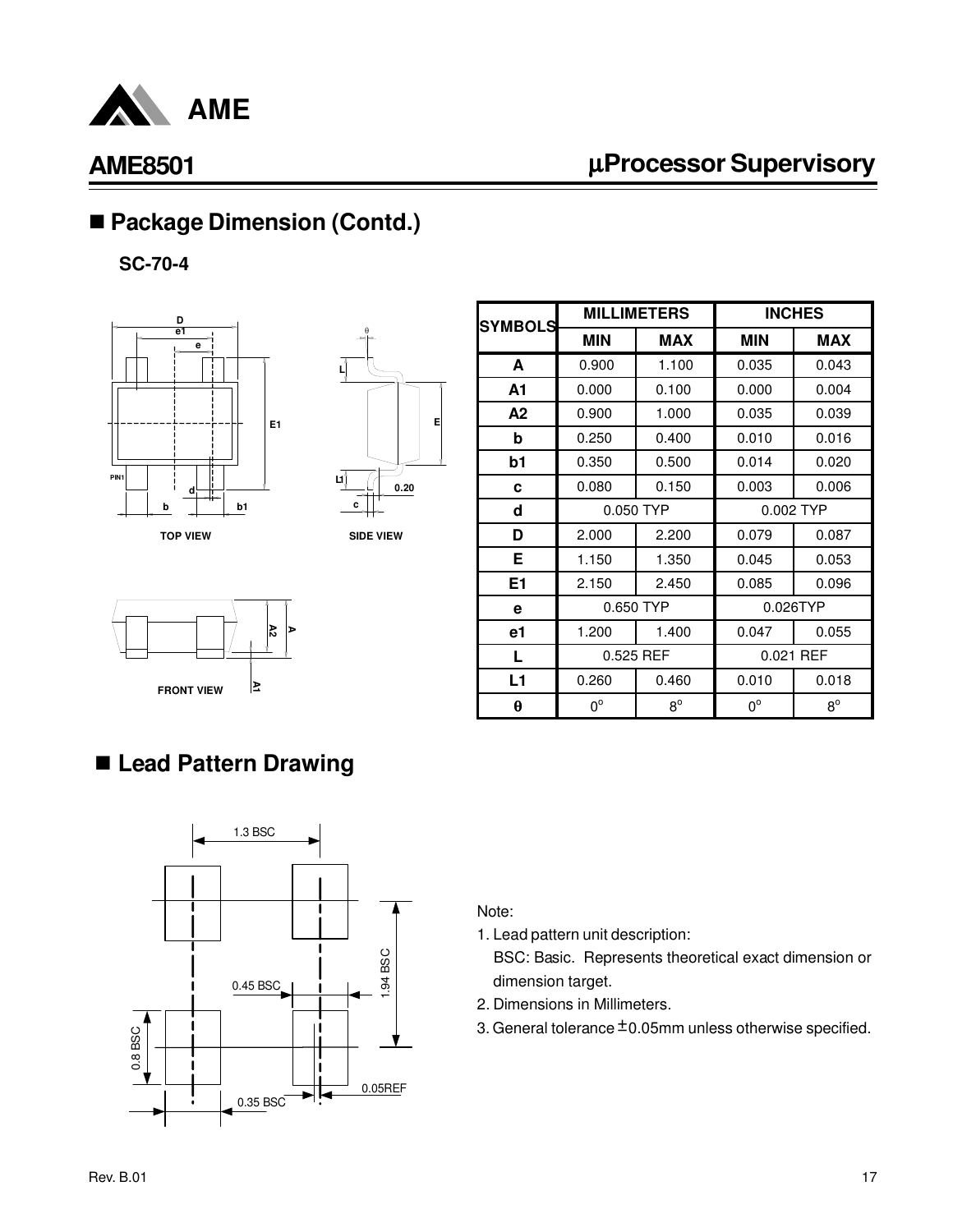

# µ**Processor Supervisory**

# ■ Package Dimension (Contd.)

#### **SOT-25**







| <b>Front View</b> |
|-------------------|
|                   |

| SYMBOLS | <b>MILLIMETERS</b> |              | <b>INCHES</b> |              |
|---------|--------------------|--------------|---------------|--------------|
|         | MIN                | MAX          | MIN           | MAX          |
| A       | 0.90               | 1.30         | 0.0354        | 0.0512       |
| А,      | 0.00               | 0.15         | 0.0000        | 0.0059       |
| b       | 0.30               | 0.55         | 0.0118        | 0.0217       |
| D       | 2.70               | 3.10         | 0.1063        | 0.1220       |
| E       | 1.40               | 1.80         | 0.0551        | 0.0709       |
| е       | <b>1.90 BSC</b>    |              | 0.0748 BSC    |              |
| Н       | 2.60               | 3.00         | 0.1024        | 0.1181       |
| L       | 0.37 BSC           |              | 0.0146 BSC    |              |
| θ1      | $0^{\circ}$        | $10^{\circ}$ | $0^{\circ}$   | $10^{\circ}$ |
| $S_1$   | 0.95 BSC           |              | 0.0374 BSC    |              |

# n **Lead Pattern Drawing**



#### Note:

1. Lead pattern unit description:

- 2. Dimensions in Millimeters.
- 3. General tolerance  $\pm$  0.05mm unless otherwise specified.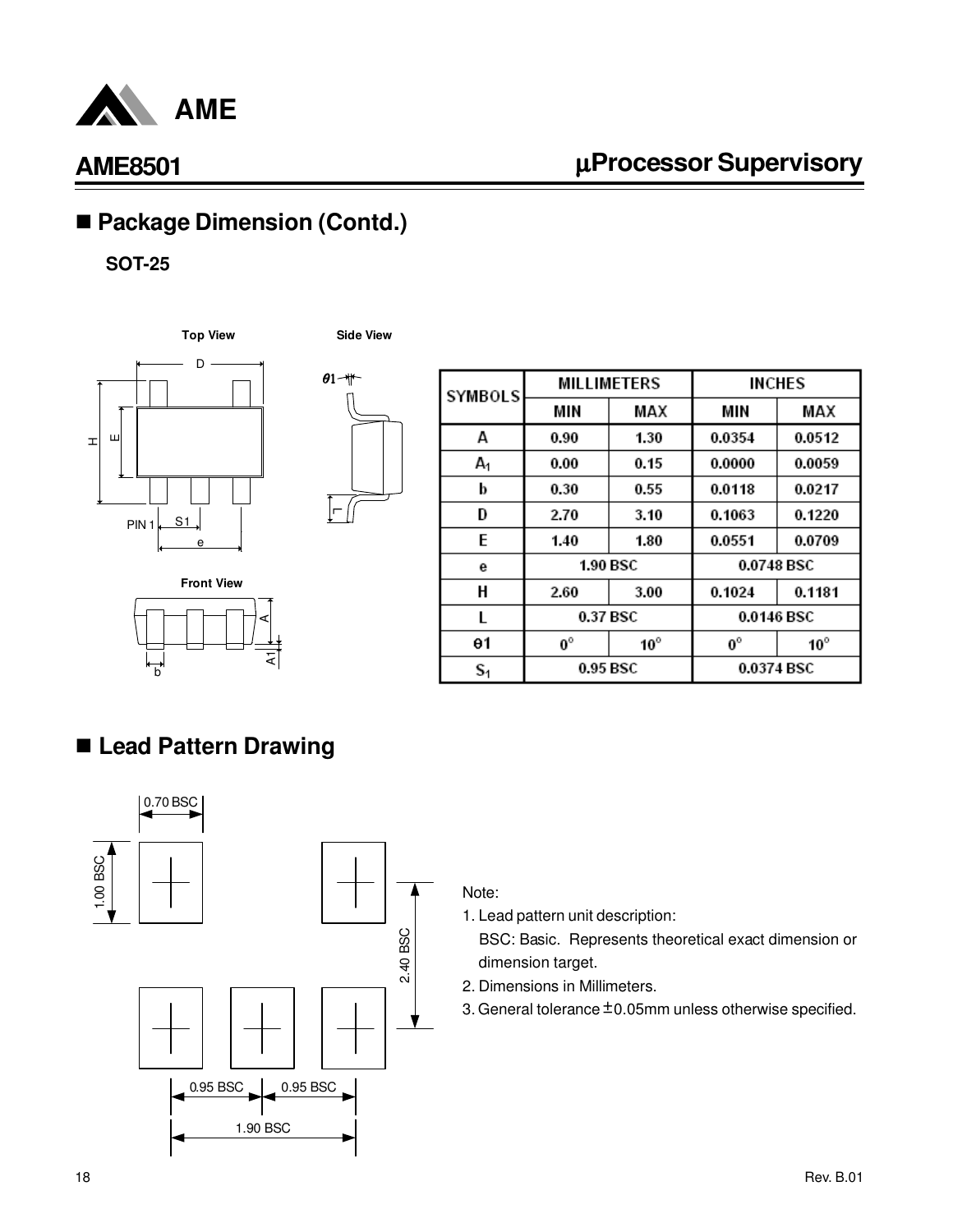

# µ**Processor Supervisory**

# ■ Package Dimension (Contd.)

**TSOT-25A**



| <b>SYMBOLS</b> | <b>MILLIMETERS</b> |             | <b>INCHES</b> |             |
|----------------|--------------------|-------------|---------------|-------------|
|                | <b>MIN</b>         | MAX         | <b>MIN</b>    | MAX         |
| A              | 0.700              | 0.900       | 0.028         | 0.035       |
| A1             | 0.000              | 0.100       | 0.000         | 0.004       |
| A2             | 0.700              | 0.800       | 0.028         | 0.031       |
| b              | 0.350              | 0.500       | 0.014         | 0.020       |
| c              | 0.080              | 0.200       | 0.003         | 0.008       |
| D              | 2.820              | 3.020       | 0.111         | 0.119       |
| Е              | 1.600              | 1.700       | 0.063         | 0.067       |
| E1             | 2.650              | 2.950       | 0.104         | 0.116       |
| е              | 0.95 BSC           |             | 0.037 BSC     |             |
| е1             | 1.90 BSC           |             | 0.075 BSC     |             |
|                | 0.300              | 0.600       | 0.012         | 0.024       |
| θ              | $0^{\circ}$        | $8^{\circ}$ | $0^{\circ}$   | $8^{\circ}$ |

# n **Lead Pattern Drawing**



#### Note:

- 1. Lead pattern unit description:
	- BSC: Basic. Represents theoretical exact dimension or dimension target.
- 2. Dimensions in Millimeters.
- 3. General tolerance  $\pm$  0.05mm unless otherwise specified.